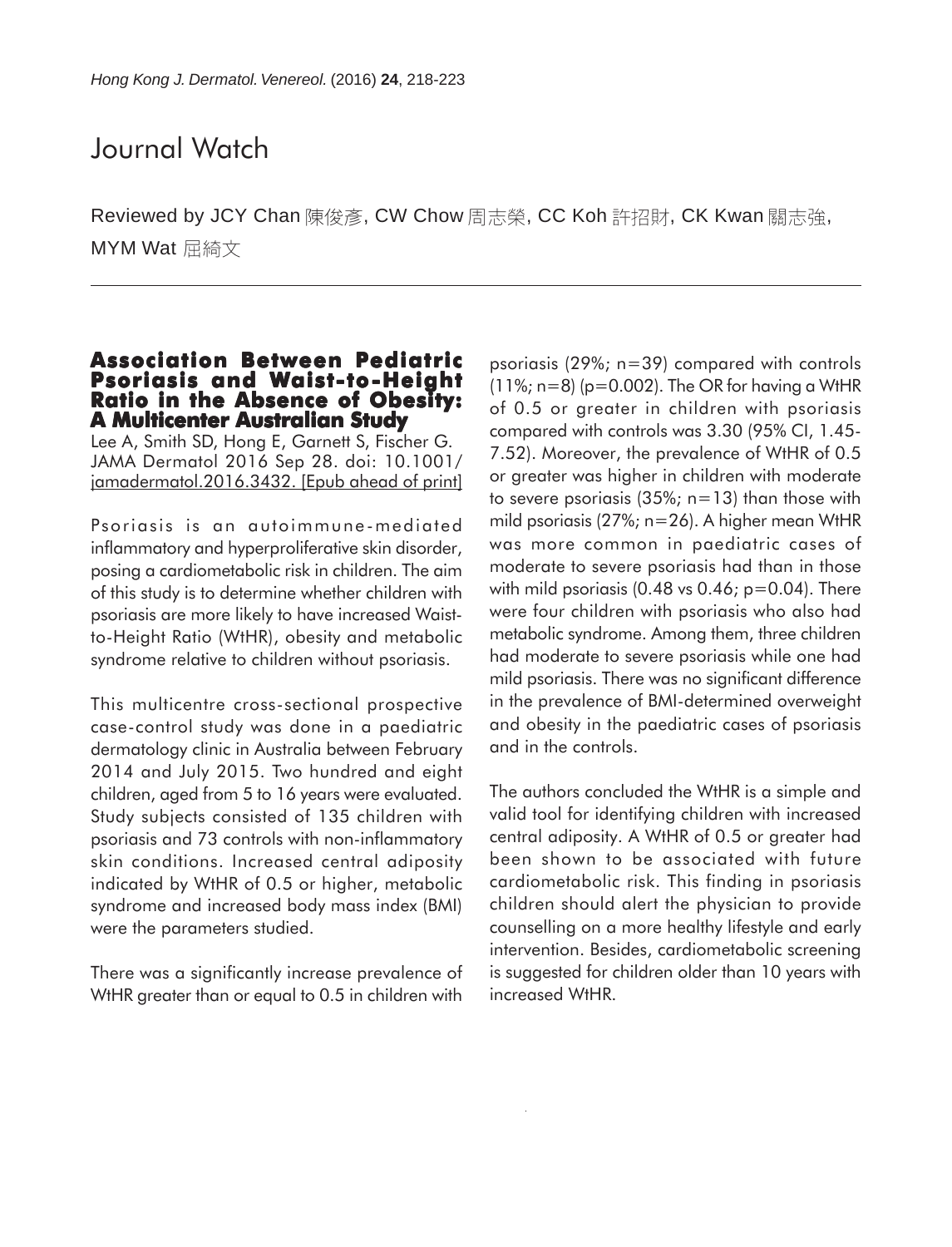#### **Clinical features associated with individuals at higher risk of with individuals risk melanoma A population-based study**

Watts CG, Madronio C, Morton RL, Goumas C, Armstrong BK, Curtin A, et al. JAMA Dermatol 2016 Nov 9. doi: 10.1001/ jamadermatol.2016.3327. [Epub ahead of print]

This study characterised melanoma patients and clinical features associated with their melanomas in relation to patient risk factors. In addition, it aimed to improve the identification and treatment of high-risk patients.

This study was a population-based study. It reported 2727 patients in New South Wales, Australia. It described patient and melanoma characteristics of high and low-risk patients, as well as the differences in melanoma characteristics for higher-risk patients. Multiple naevi, personal history and family history were risk factors in the higher-risk group. Higher-risk patients had a higher proportion of superficial spreading melanoma compared with lower-risk patients (49% vs 45%), fewer lentigo maligna melanoma  $(12\% \text{ vs } 15\%, \text{ p} = 0.007)$ , a lower proportion of melanomas larger than 1 mm thick (29% vs 32%, p<0.001). The higher-risk group had a younger mean age at diagnosis (62 years vs 65 years, p<0.001). Higher-risk patients were less likely to have a melanoma situated on the head and neck and were more likely to have lesion on the trunk and limbs. The pattern of melanomas on different body sites also differed by sex. Males were more likely to have lesion on the trunk, head and neck. Among higher-risk patients, those with many naevi were more likely to have lesions on the trunk, and those with family history were more likely to have lesions on the limbs. The mean age at diagnosis was 56 years, 59 years, 69 years for patients with family history, those with many naevi, as well as those with a previous melanoma respectively.

This study provides information on which a personalised screening strategy could be based.

#### **In vitro test to confirm diagnosis of allopurinol-induced severe cutaneous adverse reactions**

Klaewsongkram J, Thantiworasit P, Suthumchai N, Rerknimitr P, Sukasem C, Tuchinda P, et al. Br J Dermatol 2016;175:994-1002.

Allopurinol is one of the commonest drug causing severe cutaneous adverse reactions (SCARs). It may cause severe drug reactions such as drug reaction with eosinophilia and systemic symptoms (DRESS) or toxic epidermal necrolysis (TEN). Human leucocyte antigen (HLA)-B\*58:01 is positive for most patients with Steven Johnsons syndrome (SJS) or TEN but is only positive in 77% of patients with allopurinol-related DRESS. As drug re-challenge is not feasible, an in vitro test to to confirm the diagnosis of allopurinol induced SCAR would be preferable.

This study investigated interferon (IFN)-γ by enzyme-linked immunospot (ELISpot) test for confirmation of allopurinol-induced SCARs. Peripheral blood mononuclear cells (PBMCs) were incubated with allopurinol or oxypurinol (metabolite of allopurinol) with or without antiprogrammed death ligand 1 antibody (anti-PD-L1) and the number of IFN-γ releasing cell were measured by ELISpot. IFN-γ level is low in acute stage of SCARs from other drug reaction. PD-L1 signal negatively regulates drug-antigen specific T cells. Hence, anti-PD-L1 will stimulate drug antigen–specific T cell activity and increases IFN-γ production by stimulated drug-specific cell clones.

In this study, 24 patients with allopurinol-induced SCAR were studied. Twenty-one patients with a history of DRESS/SJS/TEN caused by other drugs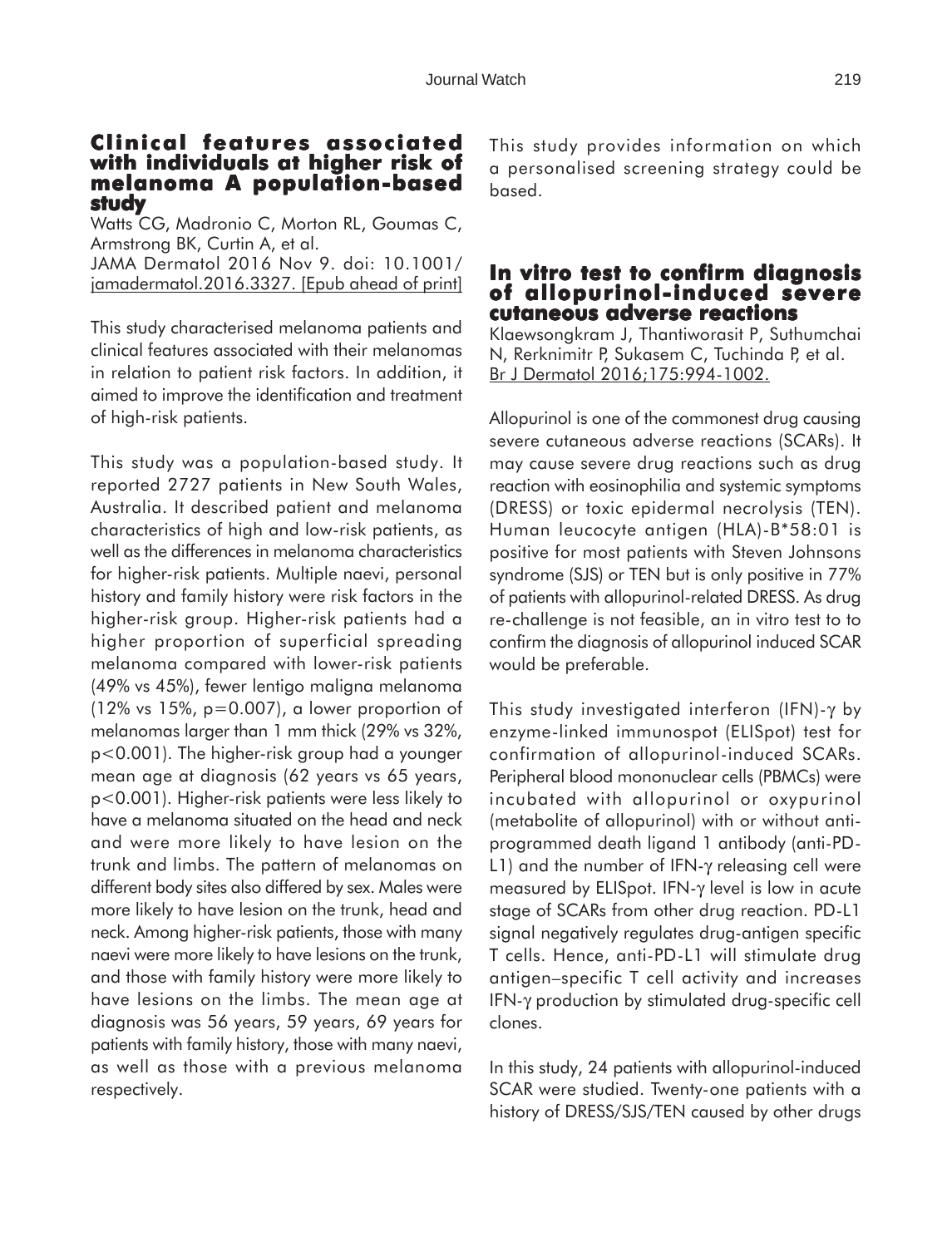were as controls. Oxypurinol-specific IFN-γ releasing cells level after stimulation with oxypurinol 100 ug per ml and after anti-PD-L1 (i.e. OXY100/anti-PD-L1) augmentation was significantly increased and higher in the allopurinol-allergic group than control group with a sensitivity 79.2% and specificity 95.2% by using 16 spot-forming cells per 10<sup>6</sup> PBMCs as a reference value for OXY100/anti-PD-L1 stimulation. IFN-γ releasing cell was increased in almost all patients with allopurinol-induced DRESS and two thirds of patients with allopurinol-induced SJS/TENS. The authors concluded that this test was useful to confirm the diagnosis of allopurinol-induced SCARs in patients taking multiple drugs.

#### **Clinical and immunological Clinical and features and outcome of anti-p200 pemphigoid**

Commin MH, Schmidt E, Duver-Lehembre S, Lasek A, Morice C, Estival JL, et al. Br J Dermatol 2016;175:776-81.

This study investigated the clinical course and characteristics of anti-p200 pemphigoid. Antip200 pemphigoid is rare dermo-epidermal autoimmune blistering disease (AIBD) in which serum antibodies against 200-kDa band (corresponding to anti-laminin γ 1 antibodies) are found.

Fourteen patients with mean age of 81.6±6.5 years old were included in this retrospective study. Anti-p200 pemphigoid has been associated with psoriasis in previous studies but only one patient in this study had psoriasis. The most frequent associated diseases were cardiovascular disorder (78%). Most patients had large blisters and extensive involvement. Over half of patients (57%) had mucosal involvement and which may be related to high laminin  $γ$  1 in the mucosa. Twelve patients had other skin presentations such as urticarial, eczematous, prurigo-like lesions and scar. One patient developed rosette-like herpetiform, dyshydrosis-like presentation. The clinical presentation was heterogeneous and may resemble bullous pemphigoid, mucous membrane pemphigoid, IgA linear bullous dermatoses, dyshidrosis or prurigo. It was difficult to differentiate anti-p200 pemphigoid from other AIBD of dermoepidermal junction (e.g. bullous pemphigoid, IgA linear bullous dermatosis) solely by clinical presentation. Subepidermal blisters were found in all patients. Dermal infiltrate were also variable as follows: neutrophilic in two patients, eosinophilic in five patients, neutrophilic and eosinophilic in seven patients. It ran a more severe course than previously reported and relapse (50%) was frequently found even after systemic treatment. Thirty-six percent of patients died and only one patient had complete remission. High mortality rate may be related to old age, use of systemic steroid or immunosuppressants.

In conclusion, anti-200 pemphigoid is a more severe disease than previously reported and runs a heterogeneous course.

# **Combined treatment of anogenital treatment of anogenital HPV infection with cryodestruction, HPV infection with cryodestruction, podophyllin 25% and post podophyllin 25% - ablation immunomodulation with sinecatechins 15% ointment sinecatechins 15% ointment** <sup>−</sup> **a retrospective analysis**

Juhl ME, Seferovic V, Antonijevic S, Krunic A. Int J STI AIDS 2016;27:1071-8.

Anogenital warts (GW) are caused mainly by lowrisk type human papillomavirus (HPV). Recently sinecatechins which is a green tea leaf derivative with possible immunostimulatory, antiviral and anti-proliferative activity was approved as 15% ointment and 10% ointment in United States and Europe respectively in treatment of GWs. The aim of this retrospective study was to evaluate the clearance rate (CC) and recurrence rate (RR) of this combination of cryodestructive method and sinecatechins.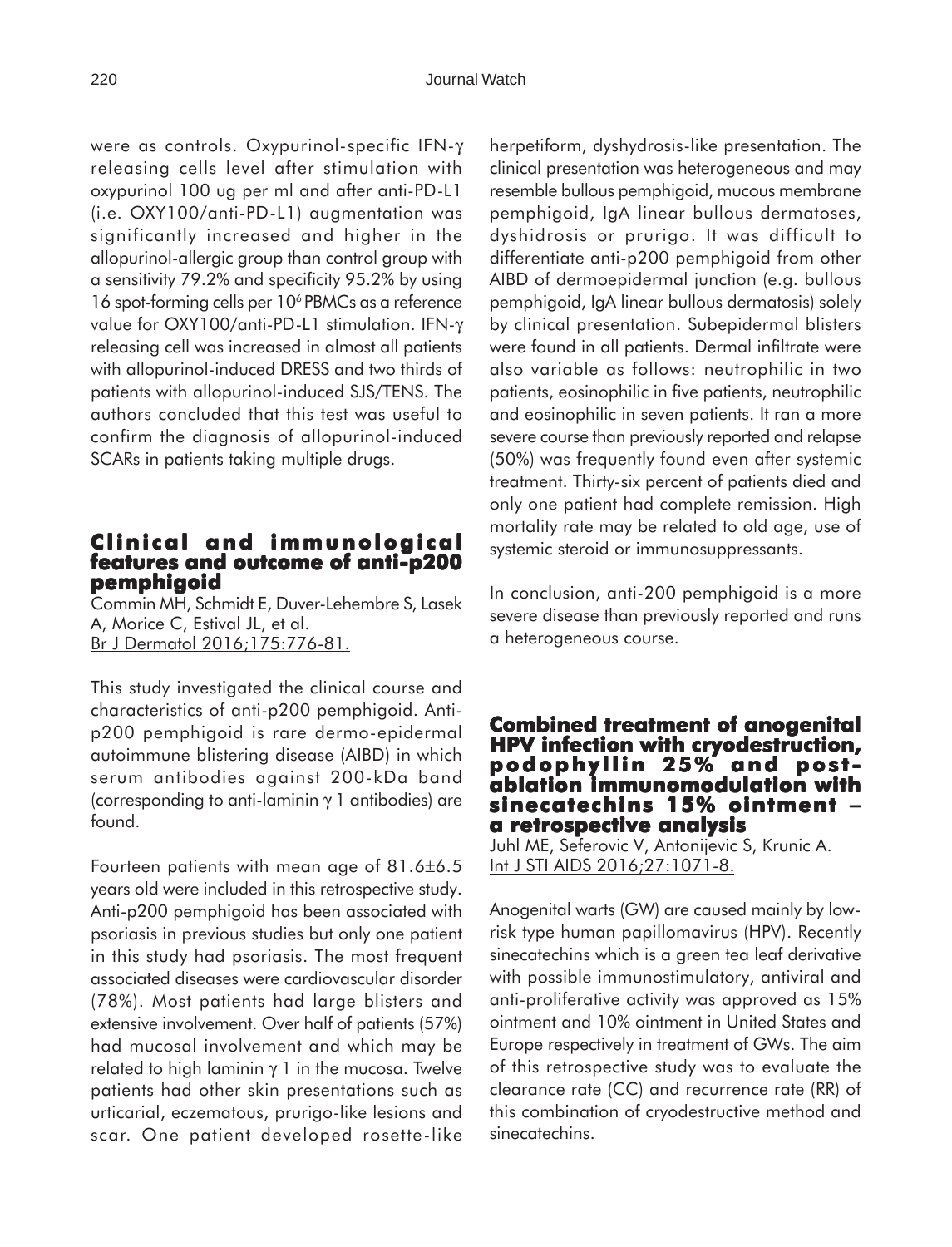Adult patients aged 18-65 years with first-time diagnosis of GW, not previously treated, in good past health and immunocompetent were included. Patients with warts affecting greater than 10 cm<sup>2</sup> area, pregnant, breastfeeding, with cardiac, pulmonary, renal and other chronic diseases were excluded. All were advised to use condom or abstain from sexual intercourse during treatment and women were advised to use contraception as well.

All cases were treated with cryosurgery using a spray method with 20-30 seconds of direct freeze in two cycles after 30 to 40 seconds of thaw time. After freezing, 25% podophyllin (max 0.5 ml) was applied to all lesions after which patients were advised to wash off 6 hours later. Sinecatechins were applied two weeks later, three times daily until the lesions were completely cleared or for a maximum of 16 weeks. If lesions persisted or recurred, the treatment was repeated after four weeks.

A total of 27 patients were included. The clearance rate was 96.3% and recurrence rate was 7.4%. Sixteen patients required two treatment cycles. Only two patients had severe side-effects including severe oedema and vesiculation and stopped the sinecatechins after four weeks. However, there was no recurrence at the end of the study period. Six patients had mild adverse effects like mile oedema, itching and erythema but were able to continue the sinecatechins after one-week break until complete clearance of warts.

The authors concluded that as this combination may achieve a high clearance rate further randomised controlled trials may be considered.

### **A Scottish multi-centre service evaluation e xamining the prevalence and diagnosis of prevalence of** *T richomonas vaginalis* **in symptomatic women attending sexual health clinics**

Shone J, Winter A, Jones BL, Butt A, Brawley D, Cunningham C, et al. Int J STD AIDS 2016;27;1066-70.

Trichomoniasis, caused by *Trichomonas vaginalis* (TV) is a common sexually transmitted infection. Microscopy is a highly specific but low sensitivity in diagnosis of TV infection. Nowadays, molecular testing improves its diagnostic sensitivity. In this study, three methods: (1) TV APTIMA (TVA); (2) in-house real-time PCR and (3) microscopy were used to evaluate the prevalence of TV infection.

Female patients aged over 16 presented with vaginal discharge attending three Scottish sexual health clinics were recruited. In addition to routine swabs, two additional swabs were collected for TVA and in in-house real-time PCR. A case was defined as true positive if two of the three TV investigated methods were positive.

In total, 398 patients were tested. The prevalence of TV by microscopy, TVA, and in-house real-time PCR was 2.3% (n=9), 3.3% (n=13) and 3.0% (n=12) respectively. The sensitivity by microscopy, TVA, and in-house real-time PCR was 81.8%, 100% and 100% and the specificity was 100%, 99.5% and 99.7% respectively. The positive predicted value was 100%, 84.6% and 91.7% in microscopy, TVA and in-house real-time PCR respectively.

Co-infections were noted in two TV patients: one had both TV and Herpes Simplex infection and one had TV and Chlamydial infection. One patient had co-infection with chlamydia and gonococcus but without TV. Among those had TV, 73% were aged over 29 whereas 97% of chlamydia infection were aged below 30 years.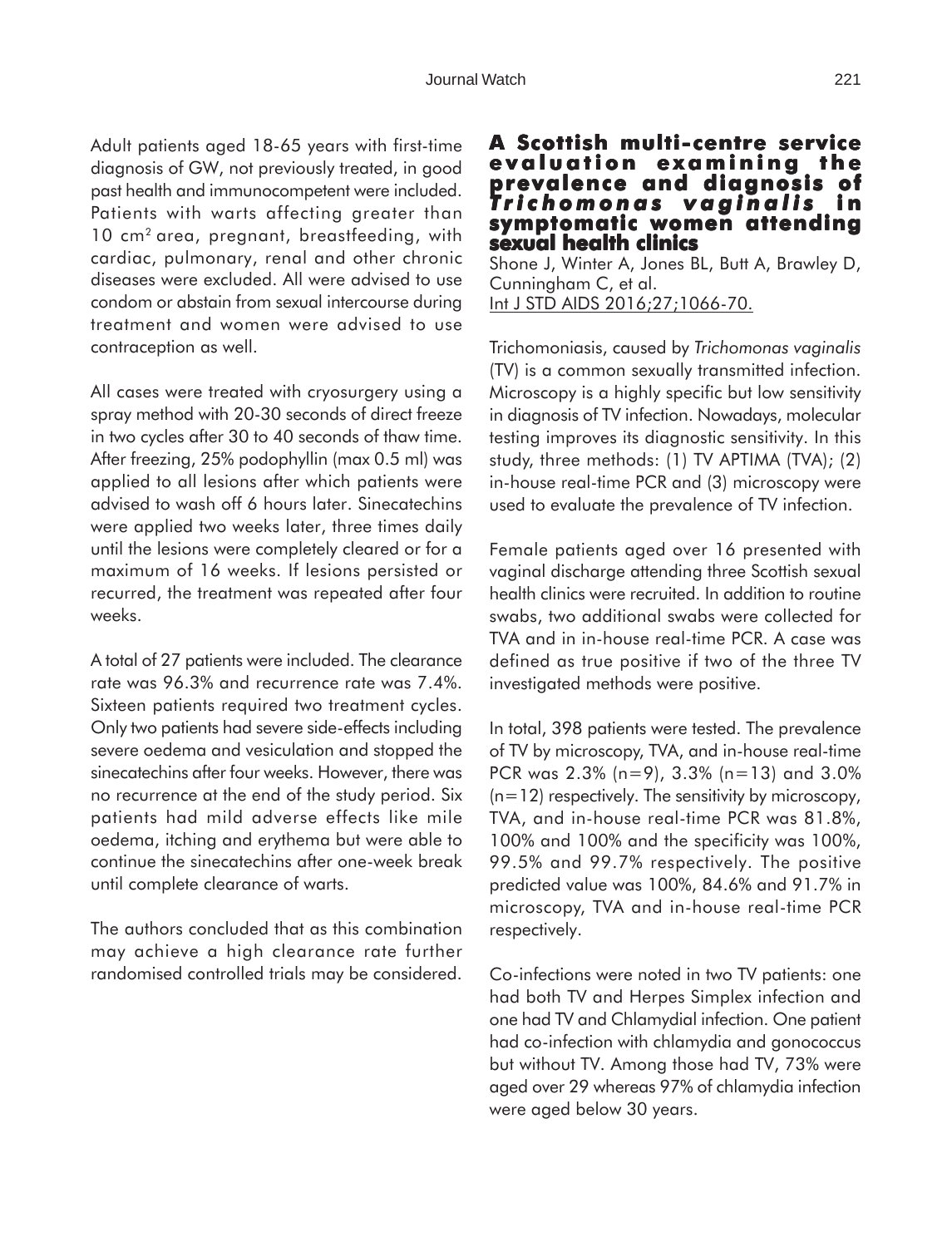The authors concluded that they provided supportive evidence that both commercial and inhouse molecular assays showed increased sensitivity in TV detection when compared with microscopy even within centres with expert microscopists.

#### **Clinical outcomes and response of patients applying topical therapy for pyoderma gangrenosum: pyoderma A prospective cohort study**

Thomas KS, Ormerod AD, Craig FE, Greenlaw N, Norrie J, Mitchell E, et al. J Am Acad Dermatol 2016;75:940-9.

Pyoderma gangrenosum (PG) is a painful ulcerating disease. Treatment usually requires systemic immunosuppressive agents which can be associated with significant morbidity and mortality. Topical agents have been advocated for localised disease but there is limited clinical evidence for this. In this multi-centre prospective cohort study, the authors aimed at investigating the efficacy of topical therapies in treatment of PG.

Patients with a diagnosis of PG confirmed by a dermatologist and skin biopsy done to exclude other aetiologies, and who presented with one or more measureable ulcers were included. Those who had pustular or granulomatous variants and had received oral prednisolone, cyclosporine or intravenous immunoglobulin for the treatment of PG in previous months were excluded. Patients were freely prescribed topical treatments according to local practice. Those with more severe disease were also eligible if systemic treatments were contraindicated or the patient preferred topical treatment. The ulcers were measured at weeks 2, 6 and 24, and the speed of healing at 6 weeks was assessed. The proportion healed by 6 months, time to healing, global assessment of improvement and inflammation were also assessed at weeks 6 and 24. Pain and quality of life assessments were measured and included as outcome assessment.

A total of 66 participants enrolled. Forty-nine cases received 0.05% clobetasol propionated, 10 received tacrolimus and the rest received other topical corticosteroids and lymecycline. Five participants were also on concurrent antiinflammatory treatment including azathioprine, tetracycline and anti-tumour necrosis factor for underlying comorbid conditions. Overall 43.8% of ulcers had healed on topical treatment alone by 6 months, with a median time to healing was 145 days. Thirty-three percent required systemic treatment. Initial ulcer size was a significant predictor of time to healing and four patients showed recurrence at 6 months.

The authors concluded some patients can be managed effectively with topical agents alone and the size of ulcers was the most important predicting factors. However, whether more severe disease will respond adequately to topical agents alone still remains unclear. This study was limited by the lack of a control arm and comparison between the topical agents could not be performed due to the small sample size.

#### **American Academy of Ophthalmology Statement: Recommendations on Screening for Chloroquine and Hydroxychloroquine Retinopathy (2016 Revision) evision)**

Marmor MF, Keller U, Lai TYY, Melles RB, Mieler WF; American Academy of Ophthalmology. Ophthalmology 2016;123:1386-94.

Hydroxychloroquine (HCQ) and Chloroquine (CQ) are known to lead to irreversible retinopathy. However, when the retinopathy is recognised early, the damage is mild and the fovea is not threatened after discontinuing the medications. Recent publications have shown that toxicity is not rare among long-term users and the risk is highly dependent on the daily dose by real body weight. The American Academy of Ophthalmology revised the recommendations on screening for CQ and HCQ retinopathy in 2016 and goal of screening